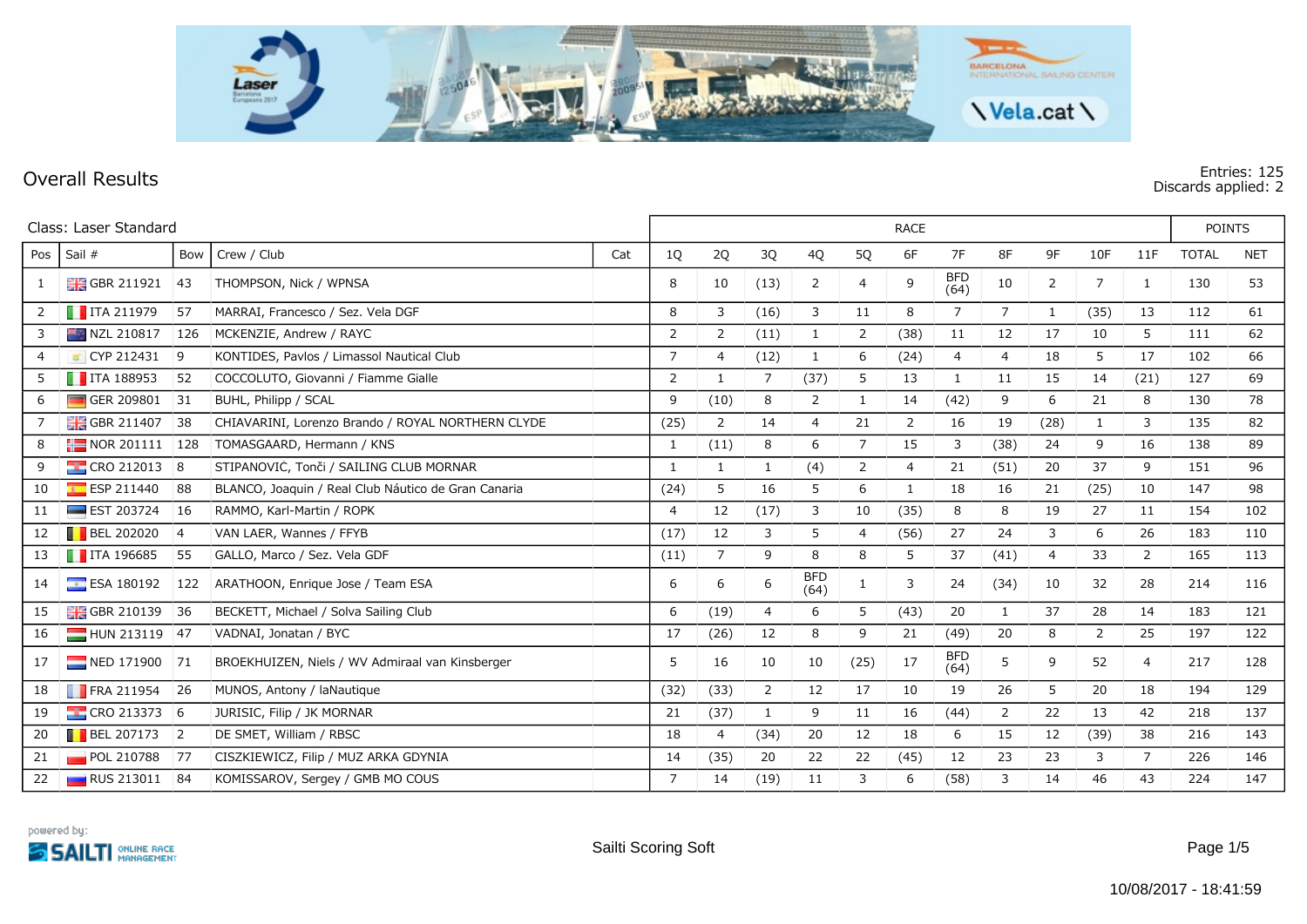| 23 | NZL 211585 239             |               | SAUNDERS, Thomas / TYPBC                                  | 3              | 13             | 14             | 9                  | DSQ<br>(64)    | 19                 | 36                 | 28                 | (43)               | 8                  | 30                 | 267 | 160 |
|----|----------------------------|---------------|-----------------------------------------------------------|----------------|----------------|----------------|--------------------|----------------|--------------------|--------------------|--------------------|--------------------|--------------------|--------------------|-----|-----|
| 24 | MNE 208707                 | 68            | DUKIC, Milivoj / Jugole Grakalic                          | (32)           | 23             | 10             | 12                 | 9              | 25                 | 23                 | <b>BFD</b><br>(64) | 11                 | 40                 | 19                 | 268 | 172 |
| 25 | $\bullet$ POR 212114       | 82            | RUI SILVEIRA, Rui / CN HORTA / FPV                        | 28             | 6              | 11             | 18                 | (33)           | 34                 | 10                 | 14                 | $\overline{7}$     | 48                 | <b>RET</b><br>(64) | 273 | 176 |
| 26 | $M =$ MAS 206032 124       |               | MOHD AFENDY, Khairulnizam / ISN                           | 26             | (38)           | $\overline{2}$ | 17                 | 10             | (49)               | 40                 | 25                 | 44                 | 4                  | 15                 | 270 | 183 |
| 27 | $\frac{1}{200}$ GBR 211406 | 44            | WETHERELL, Jack / Beaver SC                               | (42)           | 5              | 20             | 10                 | $\overline{7}$ | 11                 | 43                 | (44)               | 40                 | 36                 | 12                 | 270 | 184 |
| 28 | <b>H</b> GBR 209134        | 41            | HANSON, Elliot / Redesmere SC                             | 5              | (9)            | 5              | $\overline{7}$     | 3              | 12                 | 35                 | 52                 | <b>BFD</b><br>(64) | <b>DNC</b><br>(64) | 6                  | 262 | 189 |
| 29 | GER 212765                 | 30            | BAUER, Theodor / RSUM                                     | (27)           | 20             | 18             | 16                 | 18             | 27                 | 13                 | (40)               | 27                 | 22                 | 32                 | 260 | 193 |
| 30 | <b>B</b> SUI 210211        | 111           | MERCERON, Eliot / GSTAAD YATCH CLUB                       | (24)           | 8              | 3              | 13                 | 14             | 39                 | 22                 | 31                 | (48)               | 43                 | 22                 | 267 | 195 |
| 31 | <b>H</b> GBR 211110        | 39            | COOKSON, Jack / WPNSA                                     | (26)           | 17             | 22             | 18                 | 8              | 20                 | 26                 | 18                 | 34                 | (42)               | 39                 | 270 | 202 |
| 32 | $L$ TU 210163              | 65            | JANULIONIS, Karolis / Bangputys                           | 13             | (39)           | 38             | 28                 | 17             | 31                 | 5                  | (57)               | 30                 | 11                 | 34                 | 303 | 207 |
| 33 | CZE 212491                 | 13            | TEPLY, Viktor / YC BRNO                                   | 15             | (29)           | $\overline{7}$ | 14                 | 13             | 26                 | 28                 | 29                 | 46                 | (58)               | 36                 | 301 | 214 |
| 34 | $\boxed{\div}$ ISR 211955  | 50            | GLANTZ, Sagi                                              | (42)           | 8              | 24             | 22                 | 23             | $\overline{7}$     | 34                 | RET<br>(64)        | 32                 | 29                 | 37                 | 322 | 216 |
| 35 | $E$ ESP 200226             | 97            | RODRIGUEZ PEREZ, Joel / Real Club Náutico de Gran Canaria | 10             | 9              | $\overline{4}$ | 7                  | (32)           | 29                 | 41                 | 13                 | 55                 | 56                 | <b>DNC</b><br>(64) | 320 | 224 |
| 36 | $\blacksquare$ ITA 202261  | 59            | PLANCHESTAINER, Gianmarco / SEZ VELA GDF                  | 12             | 22             | 37             | (41)               | 40             | 30                 | $\overline{2}$     | 21                 | 16                 | 47                 | (51)               | 319 | 227 |
| 37 | <b>T</b> IRL 210254        | 48            | LYNCH, Finn / National Yatch Club                         | $\overline{4}$ | 13             | 19             | 19                 | (22)           | 51                 | 33                 | (53)               | 41                 | 12                 | 35                 | 302 | 227 |
| 38 | $E = ESP 203113$           | 98            | ROGEL SANCHEZ, Jesus / Real Club Náutico Torrevieja       | 22             | $\overline{7}$ | (28)           | 23                 | 21             | 50                 | (54)               | 6                  | 25                 | 19                 | 54                 | 309 | 227 |
| 39 | FIN 212270                 | <sup>18</sup> | TAPPER, Kaarle / HSK                                      | (22)           | 15             | 6              | 15                 | 16             | 44                 | 17                 | 49                 | (54)               | 45                 | 20                 | 303 | 227 |
| 40 | $\blacksquare$ ITA 210766  | 62            | VILLA, Nicolò / Circolo Velico Tivano                     | 29             | 26             | (30)           | 21                 | 26             | 40                 | 9                  | 17                 | 38                 | (44)               | 33                 | 313 | 239 |
| 41 | $NED 212968$ 72            |               | HUMMEL, Yuri                                              | 15             | 21             | 13             | <b>DNC</b><br>(64) | 14             | 36                 | 55                 | 50                 | <b>BFD</b><br>(64) | 16                 | 23                 | 371 | 243 |
| 42 | $\blacksquare$ FRA 211863  | 24            | MAZARD, Maxime / SNO Nantes                               | 27             | (30)           | 15             | 30                 | 24             | 22                 | <b>BFD</b><br>(64) | 39                 | 13                 | 18                 | 56                 | 338 | 244 |
| 43 | POL 212506                 | 78            | KANIA, Dawid / ZLKS POZNAN                                | 19             | (27)           | 21             | 25                 | 27             | (55)               | 32                 | 55                 | 36                 | 15                 | 31                 | 343 | 261 |
| 44 | <b>RUS 211929</b>          | 85            | NIKOLAEV, Maxim / Moscow Sailing School                   | 11             | (28)           | 24             | 23                 | 12             | 33                 | (52)               | 27                 | 49                 | 34                 | 50                 | 343 | 263 |
| 45 | NED 212650 70              |               | BOS, Duko                                                 | 9              | (27)           | 5              | 15                 | 13             | 47                 | (57)               | 22                 | 57                 | 57                 | 49                 | 358 | 274 |
| 46 | FRA 211218                 | 25            | MORVAN, Gaston / USAM                                     | 16             | (40)           | 32             | 30                 | 24             | 48                 | 31                 | (58)               | 26                 | 17                 | 52                 | 374 | 276 |
| 47 | LTU 210951                 | 66            | PAJARSKAS, Martis / BangPutys /LBS                        | 28             | (36)           | 9              | 17                 | 28             | (60)               | 46                 | 35                 | 59                 | 26                 | 29                 | 373 | 277 |
| 48 | <b>D</b> POR 202211        | 81            | MARQUES, Eduardo / Clube Naval de Cascais                 | (41)           | 28             | 31             | 14                 | 20             | <b>DSQ</b><br>(64) | 29                 | 42                 | 45                 | 24                 | 46                 | 384 | 279 |
| 49 | ARG 211570                 | 118           | VIDAL INCATASCIATO, Agustin / 400 YCC                     | 21             | 31             | 26             | 27                 | (44)           | 32                 | 30                 | 37                 | 31                 | 49                 | (53)               | 381 | 284 |
| 50 | $BLR$ 171937               | $\vert$ 1     | BABICH, Pavel / RCOP                                      | 20             | 18             | 23             | (38)               | 31             | 46                 | 47                 | 36                 | (50)               | 31                 | 40                 | 380 | 292 |
| 51 | <b>FRA 207614</b>          | 27            | QUEYROUX, Loïc / BNIG                                     | 25             | 19             | 34             | 34                 | (46)           | 28                 | (53)               | 48                 | 42                 | 38                 | 24                 | 391 | 292 |
| 52 | MNE 211269 69              |               | LES, Igor                                                 | 23             | 23             | (39)           | 24                 | 26             | (59)               | 14                 | 30                 | 51                 | 55                 | 47                 | 391 | 293 |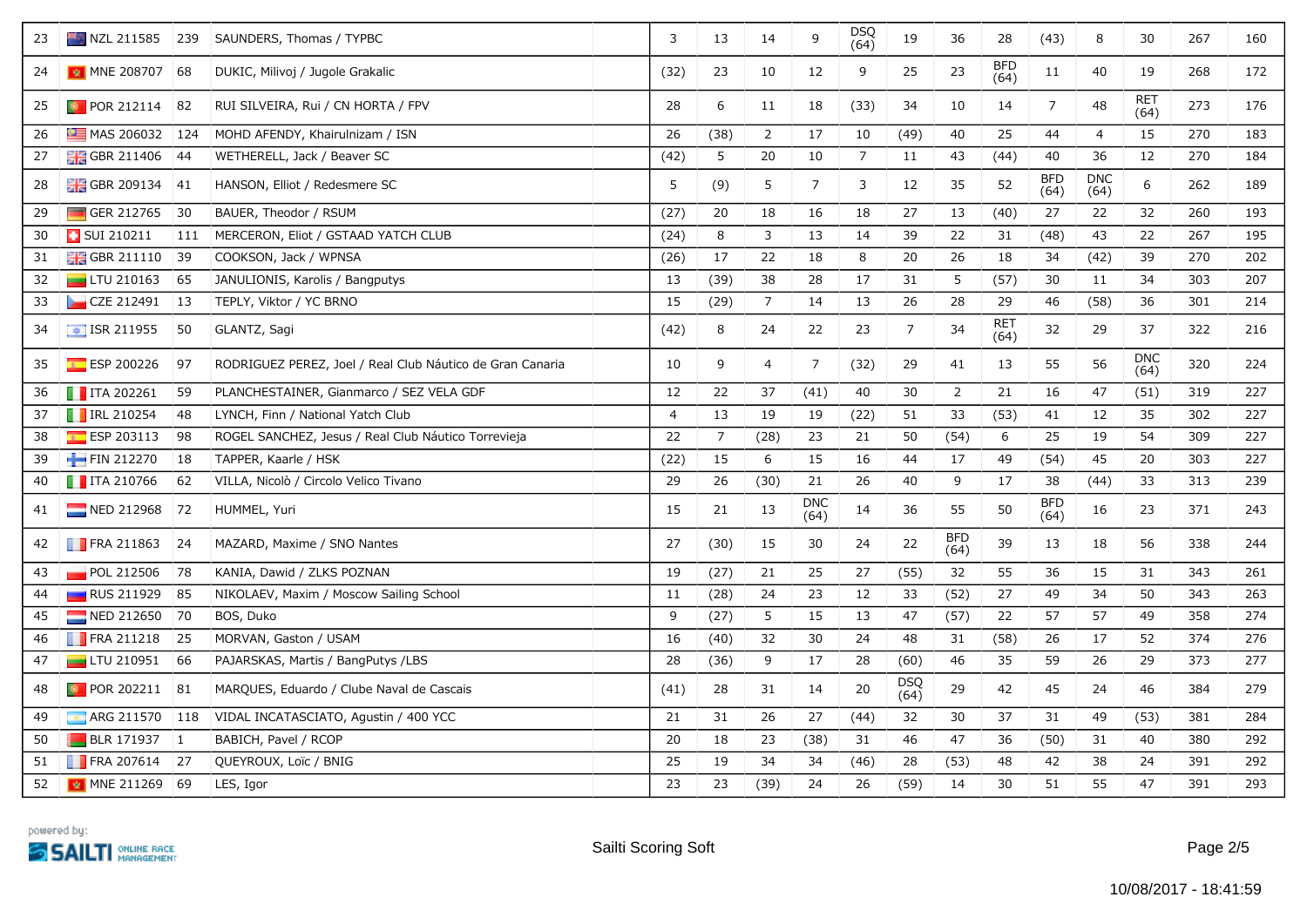| 53 | ESP 208196                   | 93  | IESS, Ismael / Real Club Náutico de Gran Canaria   | 14   | 3    | (61) | 48                 | 40   | 58                 | 25                 | 32                 | 52                 | 23                 | (59)               | 415 | 295 |
|----|------------------------------|-----|----------------------------------------------------|------|------|------|--------------------|------|--------------------|--------------------|--------------------|--------------------|--------------------|--------------------|-----|-----|
| 54 | <b>FRA 209918</b>            | 23  | LE PEN, Etienne / SNO Nantes                       | (33) | 11   | 17   | 33                 | 18   | 37                 | (59)               | 54                 | 33                 | 51                 | 41                 | 387 | 295 |
| 55 | $\blacksquare$ FRA 212318    | 20  | BARRUE, Arthur / COYCH                             | 18   | 16   | 28   | 32                 | (34) | 41                 | 15                 | 43                 | 56                 | 50                 | (58)               | 391 | 299 |
| 56 | $E$ ESP 209164               | 100 | ROSELLO, Carlos / CN Ibiza                         | 12   | 20   | 36   | <b>DNC</b><br>(64) | 38   | 23                 | 56                 | 33                 | 29                 | 54                 | (57)               | 422 | 301 |
| 57 | $\blacksquare$ ITA 210758    | 56  | GREGORIN, Zeno / SVOC                              | (51) | 14   | 15   | 26                 | 16   | 54                 | 48                 | 47                 | 58                 | (59)               | 27                 | 415 | 305 |
| 58 | <b>MEX 202694 125</b>        |     | GENTRY, Yanic / Vayarta Yatch Club                 | 20   | (42) | 25   | 28                 | 29   | 42                 | 39                 | 45                 | 39                 | (60)               | 44                 | 413 | 311 |
| 59 | $\sim$ TUR 211881 113        |     | BILGEN, Onur / Turkish Sailing Federation          | 13   | 30   | (32) | 13                 | 30   | 53                 | 51                 | <b>RET</b><br>(64) | 53                 | 30                 | 45                 | 414 | 318 |
| 60 | $\boxed{\bullet}$ TUR 172556 | 114 | CAKIR, Mustafa / Turkish Sailing Team              | (54) | 48   | 26   | 16                 | 19   | (57)               | 45                 | 46                 | 47                 | 41                 | 55                 | 454 | 343 |
| 61 | UKR 212671                   | 115 | KUDRYASHOV, Valeriy / SHVSM                        | (37) | 33   | 22   | 31                 | 25   | 52                 | 50                 | (56)               | 35                 | 53                 | 48                 | 442 | 349 |
| 62 | HUN 213095 46                |     | VADNAI, Benjamin / BYC                             | 3    | 17   | (18) | 11                 | 15   | <b>DNC</b><br>(64) | <b>DNC</b><br>(64) | <b>DNC</b><br>(64) | <b>DNC</b><br>(64) | <b>DNC</b><br>(64) | <b>DNC</b><br>(64) | 448 | 366 |
| 63 | GBR 212224 45                |     | WHALEY, Sam / SWANAGE SC                           | 31   | (38) | 29   | 20                 | 23   | 61                 | 38                 | <b>DNC</b><br>(64) | <b>DNC</b><br>(64) | <b>DNC</b><br>(64) | <b>DNC</b><br>(64) | 496 | 394 |
| 64 | GER 211430                   | 33  | WILKEN, Max / Roebeler Segel Verein                | 31   | (50) | (33) | 27                 | 28   | 11                 | $\mathbf{1}$       | 5                  | 2                  | 9                  | $\mathbf{1}$       | 198 | 115 |
| 65 | <b>FRA 203855</b>            | 21  | BOITE, Alexandre / SR Harre                        | (45) | 22   | 42   | (49)               | 35   | $\mathbf{1}$       | $\overline{2}$     | $\mathbf{1}$       | $\mathbf{1}$       | $\overline{2}$     | 24                 | 224 | 130 |
| 66 | <b>ESP 213111</b>            | 91  | FOGUET ROJAS, Ramiro / RCN Palma                   | 40   | 24   | (44) | (44)               | 38   | 9                  | 24                 | $\overline{2}$     | $\overline{4}$     | 5                  | $\overline{4}$     | 238 | 150 |
| 67 | <b>TRL 210101</b>            | 49  | MCMAHON, Ewan / HOWTH YATCH CLUB                   | 36   | (43) | 27   | 24                 | (41) | 12                 | $\overline{4}$     | 16                 | 30                 | 14                 | $\overline{2}$     | 249 | 165 |
| 68 | POL 211314                   | 335 | RODZIEWICZ, Kuba / Sejk Pogon Szeczecin            | 10   | 31   | (53) | (48)               | 43   | 22                 | 11                 | 6                  | 41                 | 0                  | 6                  | 271 | 170 |
| 69 | SWE 207831 107               |     | MAGNUSSON, Marcus / GKSS                           | 39   | 15   | (53) | (47)               | 43   | $\overline{7}$     | 18                 | 13                 | 10                 | 21                 | 11                 | 277 | 177 |
| 70 | USA 180521                   | 129 | ZALESKI, Marek / NOROTON YC                        | 30   | (37) | 29   | 32                 | 27   | (42)               | 8                  | 19                 | 16                 | 15                 | $\overline{7}$     | 262 | 183 |
| 71 | POL 209552                   | 79  | KUBIAK, Tadeusz / SEJK POGON SZCZECIN              | 33   | (41) | (41) | 21                 | 36   | 17                 | 6                  | $\mathbf{3}$       | 5                  | 37                 | 26                 | 266 | 184 |
| 72 | FIN 211411                   | 19  | TAPPER, Aleksi / NSK                               | (40) | 25   | 23   | (38)               | 34   | 25                 | 9                  | 29                 | 11                 | 20                 | 13                 | 267 | 189 |
| 73 | GER 208347                   | 32  | LOEWE, Philipp / Verein Seglerhaus am Wansee       | (62) | 34   | 41   | 41                 | 49   | 6                  | 3                  | $\overline{4}$     | (51)               | 7                  | 12                 | 310 | 197 |
| 74 | $\blacksquare$ ITA 209448    | 61  | SACCOMANI, Giovanni / Compagnia Della Vela Venezia | 23   | (47) | 30   | 36                 | 39   | (51)               | 5                  | 12                 | 19                 | 11                 | 25                 | 298 | 200 |
| 75 | SWE 211567 347               |     | KARK, Wilhelm / KSSS                               | (52) | 24   | (48) | 40                 | 33   | 45                 | 12                 | 14                 | 8                  | 16                 | 21                 | 313 | 213 |
| 76 | $\sim$ TUR 191719            | 344 | ABAY, Berkay / Turkish Sailing Team                | 19   | (56) | 44   | 42                 | 19   | 50                 | <b>BFD</b><br>(63) | 21                 | 3                  | $\mathbf{1}$       | 16                 | 334 | 215 |
| 77 | <b>GUA 208786</b>            | 123 | SANZ-AGERO, Gabriel / ASOVELA                      | 29   | (54) | 33   | 31                 | (36) | 5                  | 14                 | 31                 | 6                  | 36                 | 36                 | 311 | 221 |
| 78 | $\blacksquare$ POL 212638    | 76  | ARIAN, Aleksander / SAILING TEAM RZESZOW           | 38   | (52) | 35   | 25                 | 35   | 18                 | 28                 | 15                 | <b>DNC</b><br>(63) | 3                  | 30                 | 342 | 227 |
| 79 | <b>BRN 211121</b>            | 119 | JANAHI, Abdulla                                    | 34   | 36   | (37) | 36                 | 37   | 27                 | 19                 | (42)               | 21                 | 8                  | 20                 | 317 | 238 |
| 80 | <b>D</b> POR 202213          | 83  | SAMPAIO, Santiago / CN CASCAIS                     | 46   | 32   | (50) | 29                 | 45   | 13                 | <b>DNF</b><br>(63) | 10                 | 22                 | 33                 | 9                  | 352 | 239 |
| 81 | RUS 195737 86                |     | TRETYAKOV, Dmitry / Sailing Academy                | 44   | 21   | 52   | (54)               | (53) | 10                 | $\overline{7}$     | 17                 | 45                 | 24                 | 28                 | 355 | 248 |
| 82 | FRA 212542 22                |     | LAVENANT, Frank / SNBSM                            | (60) | 44   | 40   | 19                 | 15   | 32                 | 21                 | 44                 | 15                 | (53)               | 29                 | 372 | 259 |
| 83 | ESP 183422 89                |     | CAPELLA, Jordi / Grup Esports Nàutics de Roses     | 37   | 18   | (55) | 40                 | 46   | <b>DNC</b><br>(63) | <b>DNC</b><br>(63) | 9                  | 26                 | 13                 | 8                  | 378 | 260 |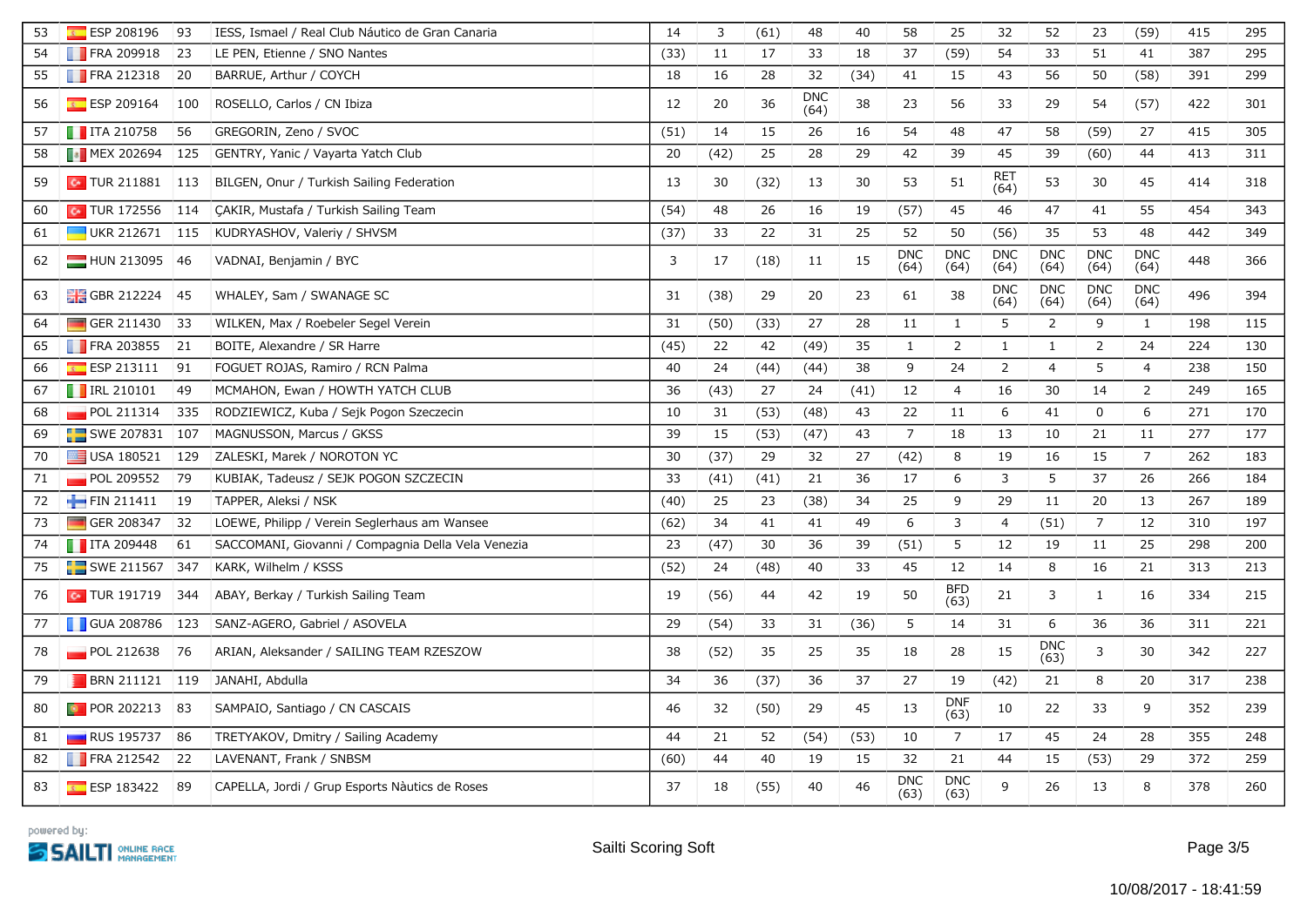| 84  | CZE 195103 12                   |           | NOVOTNY, Stepan / Cheb                              | 16   | 42                 | (45) | 43   | 42                 | 24             | 15                 | <b>BFD</b><br>(63) | 12             | 28                 | 38   | 368 | 260 |
|-----|---------------------------------|-----------|-----------------------------------------------------|------|--------------------|------|------|--------------------|----------------|--------------------|--------------------|----------------|--------------------|------|-----|-----|
| 85  | $\blacksquare$ UKR 211271       | 116       | PACHES, Georgii / Transbunker Sailing Team          | (48) | 40                 | 47   | 46   | (47)               | 23             | 34                 | 43                 | 9              | 12                 | 10   | 359 | 264 |
| 86  | ESP 207110                      | 90        | FLORES MARTIN, Guillermo / Club Náutico Rio Piedras | (43) | 25                 | 31   | 42   | 37                 | $\overline{4}$ | 41                 | 22                 | 46             | 19                 | (47) | 357 | 267 |
| 87  | $\blacksquare$ SWE 195041   103 |           | GIPPERTH, Albin                                     | 45   | (53)               | 21   | 29   | 29                 | 41             | 43                 | <b>BFD</b><br>(63) | 53             | 4                  | 5    | 386 | 270 |
| 88  | $\frac{1}{2}$ CRO 211884        | 7         | NOVAK, Mario / Split                                | 36   | 41                 | (54) | (49) | 41                 | $\overline{2}$ | 30                 | 18                 | 32             | 39                 | 37   | 379 | 276 |
| 89  | <b>H</b> GBR 212040             | 42        | PARKE, Anthony / HISC                               | 41   | (56)               | (58) | 45   | 39                 | 3              | 33                 | 8                  | 38             | 43                 | 27   | 391 | 277 |
| 90  | $\frac{1}{2}$ SWE 211279 104    |           | GIPPERTH, Edvin / GKSS                              | 52   | 43                 | 36   | (53) | 48                 | 15             | <b>BFD</b><br>(63) | 30                 | 17             | 32                 | 14   | 403 | 287 |
| 91  | $-MON 199212 241$               |           | MOUTOUT, Jérémy / Yatch Club Monaco                 | 47   | 47                 | (51) | 45   | (50)               | 36             | 42                 | 25                 | $\overline{7}$ | $\boldsymbol{6}$   | 34   | 390 | 289 |
| 92  | <b>ECU 18878</b>                | 121       | DYCK, Matias / Salinas Yatch Club                   | (53) | (48)               | 45   | 39   | 30                 | 21             | 16                 | 45                 | 48             | 10                 | 35   | 390 | 289 |
| 93  | $\Box$ UKR 172010               | 117       | ZHUKALIN, Ivan / SHVSM                              | 44   | <b>UFD</b><br>(64) | 43   | 35   | 31                 | 35             | 23                 | 52                 | 29             | <b>UFD</b><br>(63) | 3    | 422 | 295 |
| 94  | $E = ESP 211450$                | 95        | MONCADA SÁNCHEZ, Miguel / Club Náutico Sevilla      | (49) | 34                 | 25   | 39   | 49                 | 59             | 20                 | <b>BFD</b><br>(63) | 35             | 27                 | 17   | 417 | 305 |
| 95  | ESP 208456                      | 96        | PLOMER QUIROGA, Mario / CV Puerto d'Andratx         | 51   | (55)               | 35   | 52   | (53)               | 33             | 22                 | 38                 | 40             | 18                 | 18   | 415 | 307 |
| 96  | $\sqrt{\bullet}$ CAN 212612 120 |           | NORTON, Justin / BRITANNIA YATCH CLUB               | 48   | 46                 | (56) | 33   | 42                 | 43             | 10                 | 34                 | (57)           | 22                 | 32   | 423 | 310 |
| 97  | $\blacksquare$ ITA 209854       | 60        | RANOTTO, Pietro / YATCH CLUB ITALIANO               | 53   | 51                 | 38   | 43   | <b>DNC</b><br>(64) | 16             | 29                 | $\overline{7}$     | 44             | 30                 | (55) | 430 | 311 |
| 98  | <b>H</b> GBR 211408             | 35        | AITKEN, Jack / RNCYC                                | (55) | 50                 | 27   | 47   | (52)               | $\,8\,$        | 36                 | 51                 | 33             | 40                 | 33   | 432 | 325 |
| 99  | $\Box$ LTU 210950               | 64        | EIDUKEVICIUS, Marius / BANGPUTYS                    | 30   | 52                 | 39   | 54   | (61)               | 26             | <b>BFD</b><br>(63) | 41                 | 23             | 31                 | 31   | 451 | 327 |
| 100 | $E = ESP 209810$                | 92        | GUILLÉN SERRANO, Alberto / Club Nàutic Cambrils     | 43   | 44                 | 46   | 44   | (50)               | 20             | 35                 | 24                 | 34             | (51)               | 39   | 430 | 329 |
| 101 | $\frac{1}{200}$ GBR 212661      | 40        | FARREN-PRICE, Jacob / Chew Valley Lake Sailing Club | 47   | (60)               | 49   | (56) | 51                 | 30             | 17                 | 47                 | 14             | 35                 | 42   | 448 | 332 |
| 102 | $\blacksquare$ FRA 207564       | 28        | SIMON, Thomas / SR Brest                            | (49) | 49                 | 46   | 34   | 32                 | 53             | BFD<br>(63)        | 36                 | 36             | 25                 | 23   | 446 | 334 |
| 103 | <b>T</b> SUI 209860             | 108       | BAUDET, Arthur / Société Nautique de Genève         | (58) | 29                 | 42   | 56   | (59)               | 28             | 27                 | 26                 | 24             | 54                 | 51   | 454 | 337 |
| 104 | $\Box$ CZE 211236               | 11        | HALOUZKA, Jakub / MYK                               | 35   | 39                 | 48   | 51   | (54)               | 19             | 32                 | 39                 | 39             | <b>DNC</b><br>(63) | 43   | 462 | 345 |
| 105 | NED 207175                      | 73        | VERBURGT, Freddie / Braagermemeeet                  | 50   | (57)               | 49   | 26   | 20                 | 34             | 48                 | (55)               | 52             | 44                 | 22   | 457 | 345 |
| 106 | SWE 202526 105                  |           | JOHNSSON, Albin / GKSS                              | 38   | 35                 | (60) | 57   | (57)               | 39             | 39                 | 32                 | 50             | 17                 | 41   | 465 | 348 |
| 107 | $E$ ESP 203758                  | 102       | VIAR, Nicolás / RCMA-RSC                            | 46   | 32                 | (59) | (59) | 57                 | 29             | 44                 | 28                 | 13             | 46                 | 57   | 470 | 352 |
| 108 | $\frac{1}{2}$ CRO 210018        | $\vert 5$ | CVINAR, Alec / JK Orsan                             | 55   | 45                 | (59) | (55) | 52                 | 14             | 40                 | 46                 | 18             | 49                 | 48   | 481 | 367 |
| 109 | <b>FAN</b> VEN 191939           | 130       | LAGE, Andres / Club Náutico Álava                   | 34   | (57)               | 43   | 51   | 54                 | 48             | 49                 | 54                 | (59)           | 23                 | 15   | 487 | 371 |
| 110 | $\blacksquare$ ITA 206461       | 58        | NATALE, Claudio / CLUB VELA PORTOVITANOVA           | (57) | 49                 | 40   | (50) | 44                 | 40             | 13                 | 49                 | 42             | 45                 | 50   | 479 | 372 |
| 111 | $\blacksquare$ ITA 209856       | 53        | COLLAMI, Alessio / Yatch Club Italiano              | 54   | (61)               | 51   | 50   | (60)               | 56             | 26                 | 27                 | 20             | 34                 | 59   | 498 | 377 |
| 112 | SUI 208783                      | 17        | KNECHT, Cyrill / Zürcher Segel Club                 | (60) | (62)               | 54   | 53   | 56                 | 54             | 31                 | 48                 | 37             | 29                 | 19   | 503 | 381 |
| 113 | ESP 204152                      | 94        | JUAN ROIG, Andreu / CMSAP - C'an Pastilla           | 35   | 46                 | (58) | 57   | 56                 | 44             | 46                 | 20                 | 25             | <b>DNC</b><br>(63) | 52   | 502 | 381 |